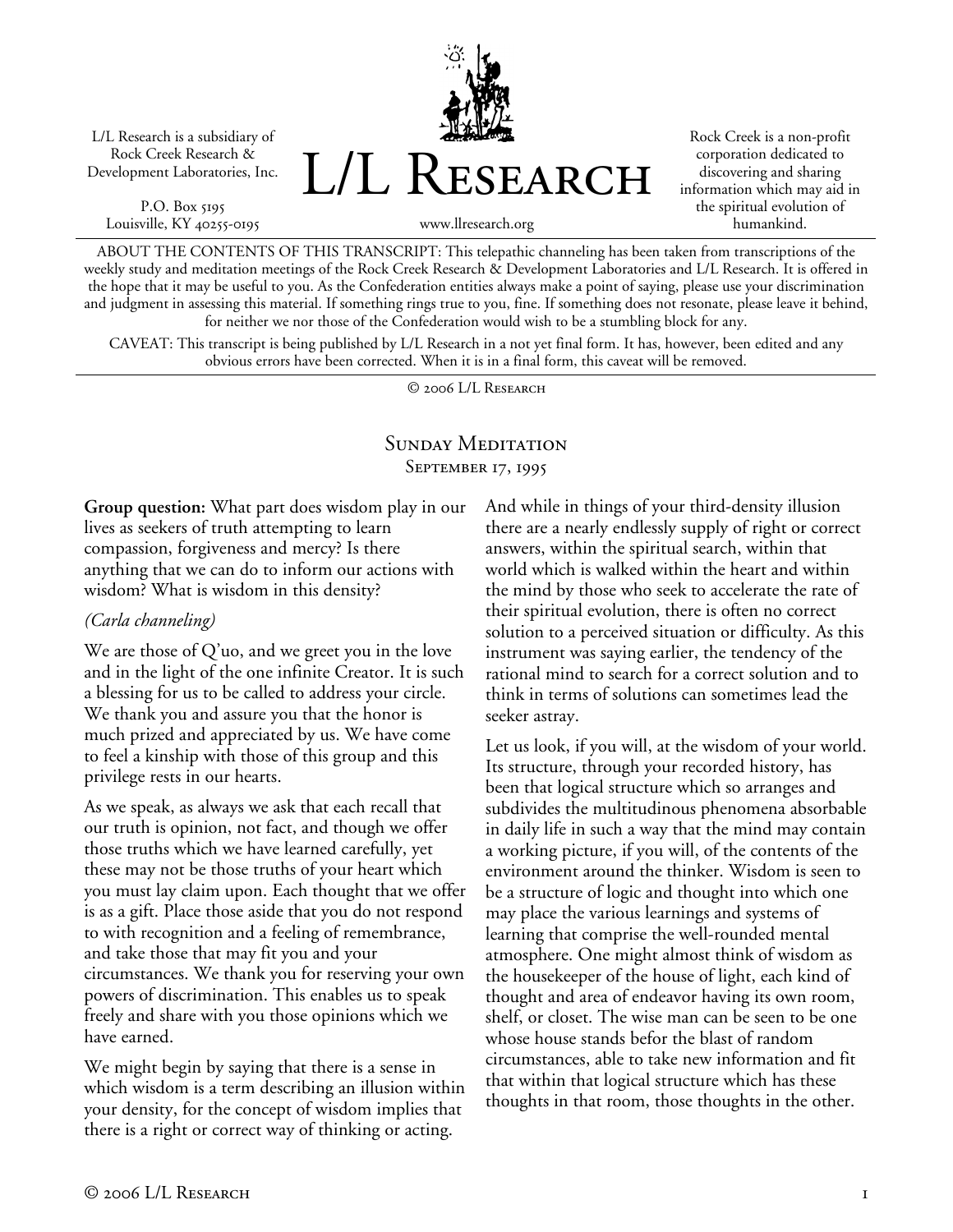In the eyes of your world, then, the wiser man is he who, when faced with new and challenging information, is able to restructure or, shall we say, remodel the house of thought so that the new furniture fits with the old. It is, however, the case that wise as the wisdom of your world is, it reaches to the limits of the spiritual walk and not beyond them. We wish, however, to make a point of saying that. A seeker whose worldly house of logic and thought is untended and unkempt shall have unnecessary difficulties in the spiritual seeking. Perhaps the wisdom of the world is greatly limited, but the physical being that carries your consciousness around is well served by one who takes the time and energy to develop that worldly kind of wisdom which is mostly the application of logical analysis to the constant stream of in-coming sense impressions that gives that hungry mind fodder to eat.

The seeker whose house is in order, then, has the inner sense of freedom to address that spiritual walk which is so dear and so necessary to those who have awakened to that hunger for truth that marks the seeker in a metaphysical sense. We see the sadness and the reluctance that this instrument feels when it gazes upon the turning of the season from warmth to cold, and we would compare the wisdom of the world to the experience of the physical vehicle in summer. The world invades and encroaches upon the self. It curls about one. There is a feeling of abundance and richness, and as this instrument would say, "the living is easy." Hard as the decisions the world asks of you are in a worldly sense, they are of great comfort and ease compared to the often chilly choices and challenges facing the metaphysical seeker, for in the world of spirit there is a far colder kind of wisdom. It is the wisdom of one who gazes upon illusion and is able to see through the illusion to the mystery.

Thusly, the spiritual wise man is first the world's fool. That ability to gaze at the richness and fullness of life and see its vanity is infinite is that ability which reaches into the beginnings of spiritual wisdom. Perhaps each is familiar with the concept of the sight which sees that which is becoming that which is not and, finally, becoming again that which is yet known more fully, [and] will be able to move up a step or two; each time the realization turns itself inside out and then reverts once again.

Let us look at the reflection of the wisdom of the spirit. One reflection is the activity chosen by the seeker known as inner listening, practicing the presence of the one infinite Creator, meditation or prayer. One may see that an entity has laid claim to wisdom as that one surrenders the mind that is so capable in the worldly sense and takes up instead the silent mystery that speaks the one great original Thought. There is a reflection of wisdom in one who opens the hand and releases some necessity, some urgency, letting it go, releasing worry and concern, placing the feet solidly in the mid-air of faith alone.

One may see the reflection of wisdom in the one who leaves the presence of good times and good company in order to be of service to one who is lost and has asked for aid. One may see the reflection of wisdom shining from the face of one who is laying hold of some infinite virtue, [who] stands unafraid and submits to whatever the world wishes to do regardless of the inconvenience of the outcome. One may see the reflection of wisdom in one who lays down the life for the cause of another. The key to spiritual wisdom is a kind of seeing.

Now, the physical sight is beautifully created and gives to a seeker windows upon an incredible and amazing physical universe, full of beauty and rhythms and perfect harmony. Each seeker has nascent, often inchoate inner vision as well. One may think of this faculty as the eyes of the spiritual body. These eyes, too, are wonderfully created, yet they lie dormant within the physical illusion until the seeker awakes to that clarion call of the spiritual walk. Then it is as if the worldly self has birthed the spirit within and as with all infants that eyesight of the inner spiritual entity is unfocused, untaught and very, very limited in its ability to see.

As the seeker begins to gain experience it discovers that the worldly sight, excellent as it is for the things of the physical universe, can tell lies if the physical sight is taken to equal spiritual sight as well. The spiritual self will look at the situation where all the things of the world are had in plenty and be able to see those imbalances, lacks and hungers that lie just below the surface of the illusion and that greatly change the truth that is seen. The spiritual self sees the riches of the world as poverty and sees the naked and vulnerable spirit in all its poverty as riches. To the spiritual eye the concepts such as death,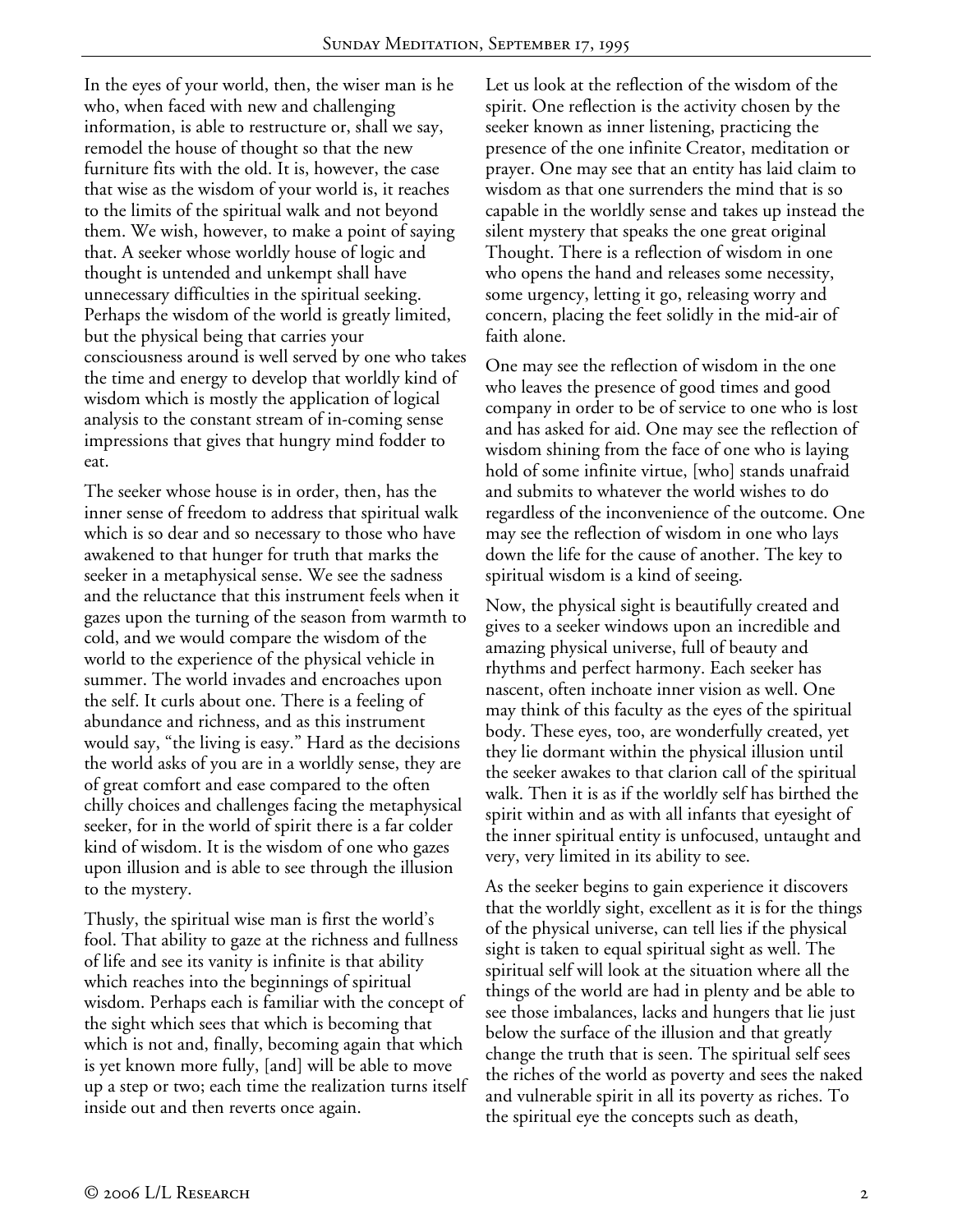limitation, emergency, catastrophe, fear and terror are not necessarily bad things. The riches for the spiritual self lie in every circumstance, those perceived as negative perhaps more than those perceived as positive by the physical self.

Strictly speaking, wisdom is a null word within third density. If it is striven for the result is a greater and greater ability to see the truth of the physical existence. That is, the man counted as wise is the one who seems to see most clearly, yet we say to you that the utmost clarity of awareness of [an] entity's true motives and so forth is still that which contain great distortion.

In a non-relative sense we may say that wisdom is to be embodied rather than contained within the mind. A great amount of work is done within the density of wisdom to improve the spiritual eyesight. Foreshadowings of this density of wisdom fall across the seeker's path in third density daily, and the seeker does well to give a good effort to striving to attain a measure of wisdom even though that effort is doomed to certain failure, because the desire to seek wisdom in itself contains the wisdom of third density. If you burn to be truly wise then focus upon that burning, that yearning desire. Seek to penetrate the mystery. Ache and reach for the heart of truth. The result is that to the extent you have purified that desire you have embodied wisdom such as it can be in your present illusion. The prelude to spiritual wisdom is surrender.

When we greet you in love and in light we greet you in love or compassion and light or wisdom. Wisdom is concerned with the structure that tells its story within your awareness in such a way that you are best equipped to consider the mystery in all its stunning totality. If you seek to be spiritually wise then know that love and light, compassion and wisdom, are the substance and form of the Creator and the Creator's universe. Wisdom builds the house of thought within which one may think upon the mystery. Love is the only solitary quality that can fill that form and create out of emptiness all that there is in its rejoicing, exulting splendor.

This is a stunning universe. This is an amazing mystery. We cannot express our excitement and our joy at the simple contemplation of the Creator. And beyond all seeking for light and knowledge there lies the golden, living, powerful and ever-penetrating

fact of love. Your form is spun of light, your nature of love.

We leave this instrument in that love and light and would transfer at this time to the one known as Jim. We are those of the principle of Q'uo.

# *(Jim channeling)*

I am Q'uo, and greet each again in love and in light through this instrument. At this time we would ask if we may speak to any further queries which those present may have for us?

# **R:** *(Inaudible)*.

I am Q'uo, and, my brother, we grasp that your query is clear yet we would suggest that there are mysteries aplenty and that each entity will find the appropriate response to all catalyst.

# *(Side one of tape ends.)*

# *(Jim channeling)*

I am Q'uo, and am again with this instrument. Is there any further query, my brother?

**R:** No, Q'uo. Thank you.

I am Q'uo, and it is our great honor and privilege to share with you the catalyst of words, of thoughts, of desires and of the path of the seeker.

Is there another query at this time?

#### **P:** *(Inaudible)*.

I am Q'uo, and am aware of your query. The one known as Chocolate Bar, as all things in this illusion, has utilized its catalyst well and now approaches the removing of the garment of this incarnational experience, the physical vehicle which begins to deteriorate and to indicate to all who observe the ending of the incarnation. The giving of love to this entity and the rejoicing in its presence is that which is always most helpful, whether the entity chooses to remain or to go further upon its path.

Is there any further query?

#### **P:** *(Inaudible)*.

I am Q'uo, and we are aware of your query, my sister, and may speak in the affirmative in that this entity has through its many years of devotion to those about it been able to gain that ability, to give and to receive love in a manner which will allow it to choose whether it shall go forward into the thirddensity experience or whether it shall return once